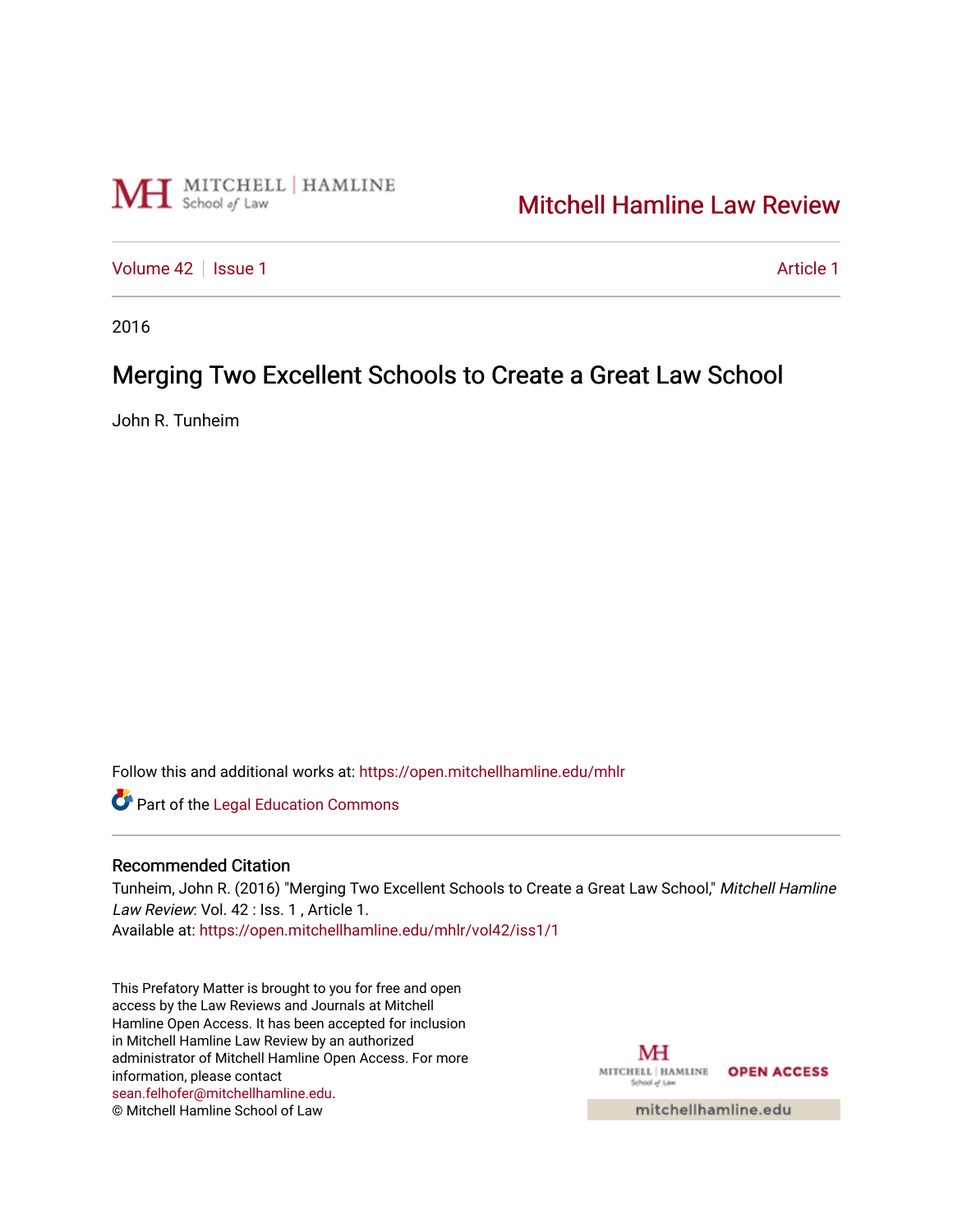### **MERGING TWO EXCELLENT SCHOOLS TO CREATE A GREAT LAW SCHOOL**

#### Hon. John R. Tunheim†

The merger of William Mitchell College of Law and Hamline University School of Law is exceptional news for the legal community in Minnesota, for current and prospective students, and for our country's legal system. Our federal judges, a number of whom are graduates of the two law schools, look forward to the merger and the opportunities it will provide to future lawyers and leaders in our state.

Frankly, with applications down everywhere, it is a perfect time for innovation in legal education and the new Mitchell Hamline School of Law provides a great opportunity to redefine the law school experience. Minnesota's very fine legal community is looking forward to a new law school with a terrific combined faculty, expanded curriculum, new opportunities for specialized degrees, and flexible scheduling to meet the needs of today's students. Both schools have strong reputations for clinical and experiential programming that is essential today for success as a lawyer. For the many of us who look forward to the schools' law reviews, we relish the excellent scholarship, especially the articles focused on improving our understanding of difficult issues facing our profession.

What I like best about the new Mitchell Hamline School of Law is the opportunity to take the best of William Mitchell and the best of Hamline University and really create a special school of law: strong, highly rated, innovative, rigorous, and practical. The combined school has an extraordinary alumni base in Minnesota with lawyers who are among the Twin Cities' best attorneys, leaders in business and law firms. I know because I see them in federal court each day skillfully representing the interests of their clients.

I look forward to Mitchell Hamline School of Law and a great future for the institution. Congratulations, your leaders have

j

 <sup>†</sup> Chief Judge, U.S. District Court for the District of Minnesota.